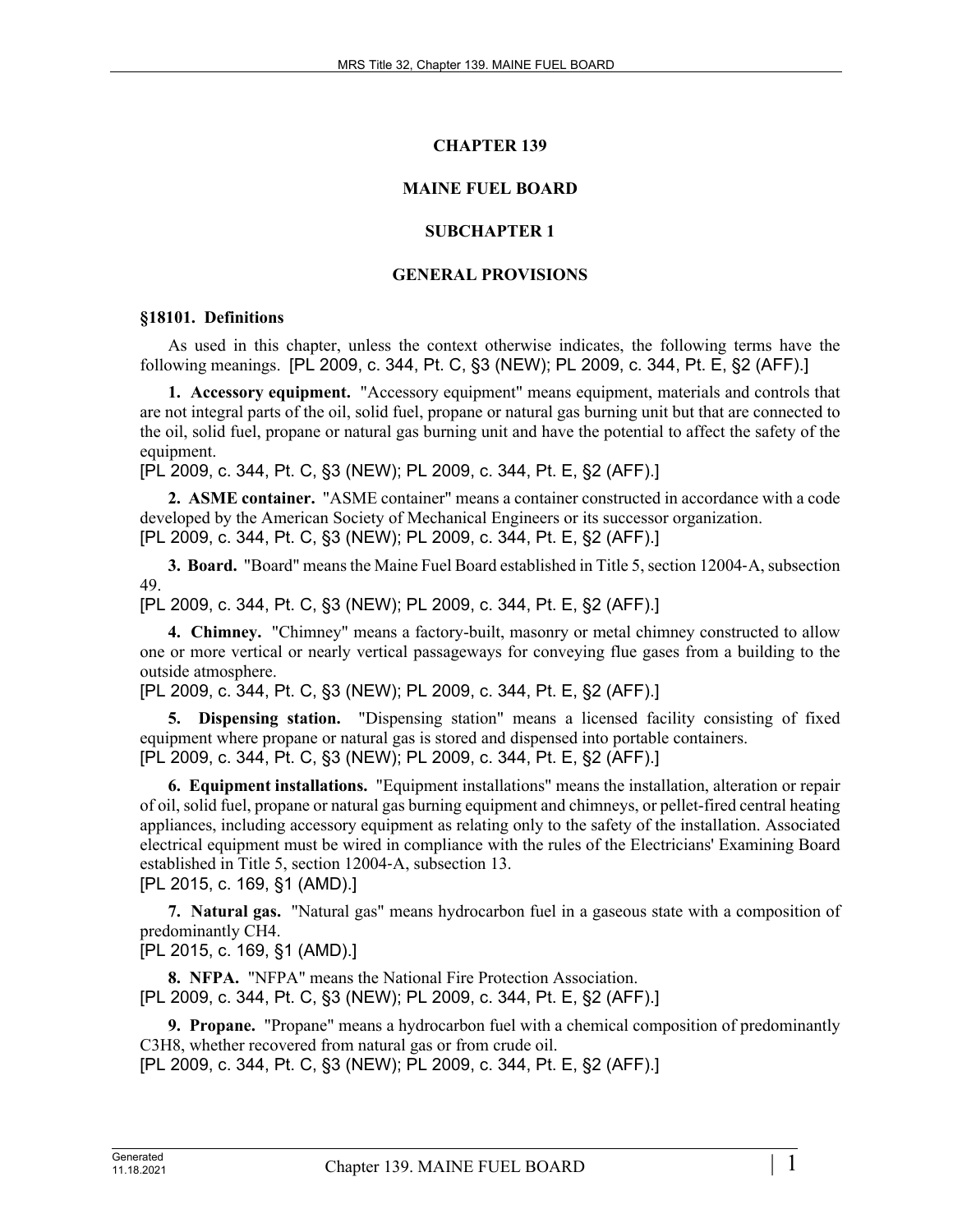**10. Self-service dispensing station.** "Self-service dispensing station" means a licensed facility where propane or natural gas is dispensed into permanently mounted fuel containers on vehicles. [PL 2015, c. 169, §1 (AMD).]

**11. Solid fuel.** "Solid fuel" means coal, wood, pellets and other similar organic materials or any combination of them.

[PL 2013, c. 217, Pt. I, §1 (AMD).]

**12. State fuel inspector.** "State fuel inspector" means a person employed by the Department of Professional and Financial Regulation, Office of Professional and Occupational Regulation to enforce the provisions of this chapter.

[PL 2009, c. 344, Pt. C, §3 (NEW); PL 2009, c. 344, Pt. E, §2 (AFF); PL 2011, c. 286, Pt. B, §5 (REV).]

**13. Wood pellets.** "Wood pellets" means a wood fuel product manufactured from compressed sawdust or other wood by-product that is pressed or extruded into pieces of uniform size and shape that are designed to be fed in bulk to a combustion chamber. "Wood pellets" does not include ground wood chips.

[PL 2009, c. 344, Pt. C, §3 (NEW); PL 2009, c. 344, Pt. E, §2 (AFF).]

## SECTION HISTORY

PL 2009, c. 344, Pt. C, §3 (NEW). PL 2009, c. 344, Pt. E, §2 (AFF). PL 2011, c. 286, Pt. B, §5 (REV). PL 2013, c. 217, Pt. I, §1 (AMD). PL 2015, c. 169, §1 (AMD).

## **§18102. License required**

A person who installs or services solid fuel burning equipment, including pellet-fired central heating appliances, or oil, propane or natural gas burning equipment and a facility where propane or natural gas is dispensed must be licensed under this chapter, except as provided under section 18104. [PL 2015, c. 169, §2 (AMD).]

#### SECTION HISTORY

PL 2009, c. 344, Pt. C, §3 (NEW). PL 2009, c. 344, Pt. E, §2 (AFF). PL 2015, c. 169, §2 (AMD).

#### **§18103. Violations; penalties**

**1. Unlicensed practice.** A person, firm or corporation who makes an oil, solid fuel, propane or natural gas installation without being licensed as provided by subchapter 3 or who employs an unlicensed person to make installations is subject to the provisions of Title 10, section 8003‑C. [PL 2009, c. 344, Pt. C, §3 (NEW); PL 2009, c. 344, Pt. E, §2 (AFF).]

**2. Strict liability.** Except as otherwise specifically provided, violation of this section is a strict liability crime as defined in Title 17‑A, section 34, subsection 4‑A.

[PL 2009, c. 344, Pt. C, §3 (NEW); PL 2009, c. 344, Pt. E, §2 (AFF).]

# SECTION HISTORY

PL 2009, c. 344, Pt. C, §3 (NEW). PL 2009, c. 344, Pt. E, §2 (AFF).

#### **§18104. Exceptions**

The licensing provisions of this chapter do not apply to: [PL 2009, c. 344, Pt. C, §3 (NEW); PL 2009, c. 344, Pt. E, §2 (AFF).]

**1. Electricians.** An electrician duly licensed under chapter 17 insofar as the installation of electrical equipment or the performance of any electrical work involved in the installation of oil or solid fuel or propane or natural gas burners is concerned;

[PL 2009, c. 344, Pt. C, §3 (NEW); PL 2009, c. 344, Pt. E, §2 (AFF).]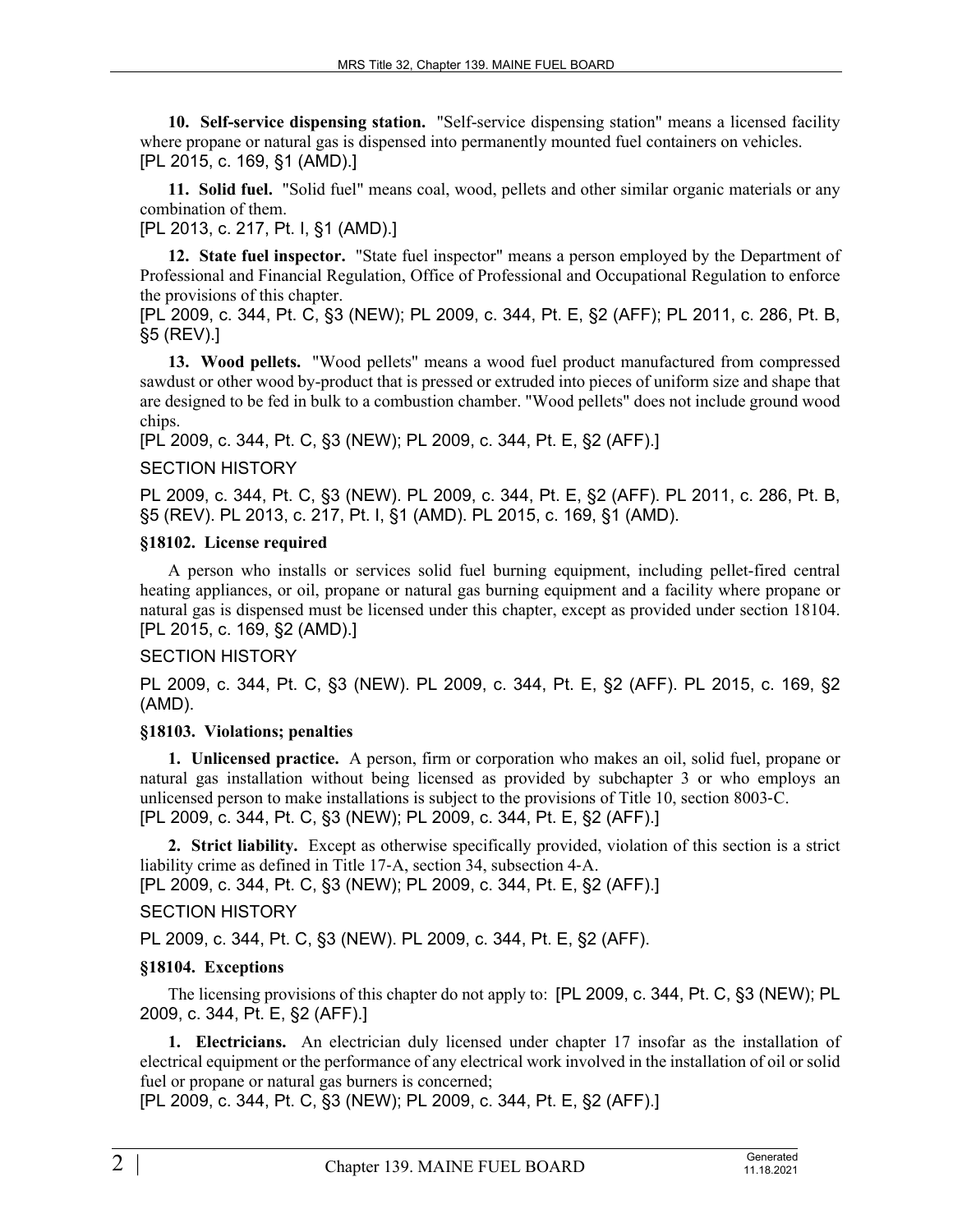**2. Engineers and operators.** A person holding an engineer's license issued under section 15109, or working under the general supervision of one so licensed while performing oil or solid fuel burner repair and maintenance on propane or natural gas burning equipment as is necessary in the steam or heating plant where that person is employed, if that work is performed in compliance with section 18107, or a person employed by companies under the jurisdiction of the Public Utilities Commission; [PL 2009, c. 344, Pt. C, §3 (NEW); PL 2009, c. 344, Pt. E, §2 (AFF).]

**3. Equipment.** Solid fuel burning fireplace stoves, room heaters and stoves designed exclusively for heating and cooking and not attached to a central heating system and heating or cooling equipment operated by means of solar energy;

[PL 2009, c. 344, Pt. C, §3 (NEW); PL 2009, c. 344, Pt. E, §2 (AFF).]

**4. Highway transport drivers.** A highway transport driver who drives a tractor-trailer commercial motor vehicle that has a cargo tank with a water capacity of 9,000 gallons or more and delivers propane to a bulk plant, as defined in NFPA standards, Number 58, or industrial customers; [PL 2009, c. 344, Pt. C, §3 (NEW); PL 2009, c. 344, Pt. E, §2 (AFF).]

**5. Individual user of a self-service propane or natural gas dispensing station.** An individual user of a self-service propane or natural gas dispensing station; [PL 2009, c. 344, Pt. C, §3 (NEW); PL 2009, c. 344, Pt. E, §2 (AFF).]

**6. Mechanics.** The installation of air-handling equipment, sheet metal and other specialized equipment and services associated with oil or solid fuel or propane or natural gas burning equipment made by qualified mechanics of those trades who do not hold a master oil and solid fuel burning technician's license under section 18132, journeyman oil and solid fuel burning technician's license under section 18133, apprentice oil and solid fuel burning technician's license under section 18134 or propane and natural gas technician's license under section 18135. Such an installation must conform to the standards and rules of the board and must be made under the supervision of a master oil and solid fuel burning technician or propane and natural gas technician having responsibility for the installation; [PL 2009, c. 344, Pt. C, §3 (NEW); PL 2009, c. 344, Pt. E, §2 (AFF).]

**7. Personal abode.** A person making an oil, solid fuel, propane or natural gas burning installation in a single family residence occupied or to be occupied by that person as that person's bona fide personal abode, provided that the installation conforms with standards and rules of the board; [PL 2009, c. 344, Pt. C, §3 (NEW); PL 2009, c. 344, Pt. E, §2 (AFF).]

**8. Persons working on internal combustion engines and associated gas trains.** A person who works on internal combustion engines and associated gas trains; [PL 2009, c. 344, Pt. C, §3 (NEW); PL 2009, c. 344, Pt. E, §2 (AFF).]

**9. Plumbers.** A plumber duly licensed under chapter 49 insofar as the work covered by that chapter is involved; and

[PL 2009, c. 344, Pt. C, §3 (NEW); PL 2009, c. 344, Pt. E, §2 (AFF).]

**10. Regular employees of industrial facilities.** Regular employees of industrial plants installing and servicing oil, solid fuel, propane or natural gas burning equipment of greater than 10,000,000 BTUs per hour input.

[PL 2009, c. 344, Pt. C, §3 (NEW); PL 2009, c. 344, Pt. E, §2 (AFF).]

SECTION HISTORY

PL 2009, c. 344, Pt. C, §3 (NEW). PL 2009, c. 344, Pt. E, §2 (AFF).

# **§18105. Municipal licenses not required; municipal permits**

A municipality, notwithstanding any provision of a municipal charter, may not require an oil and solid fuel burning technician or a propane and natural gas technician to be municipally licensed. A municipality may not issue a permit for an oil, solid fuel, propane or natural gas burning installation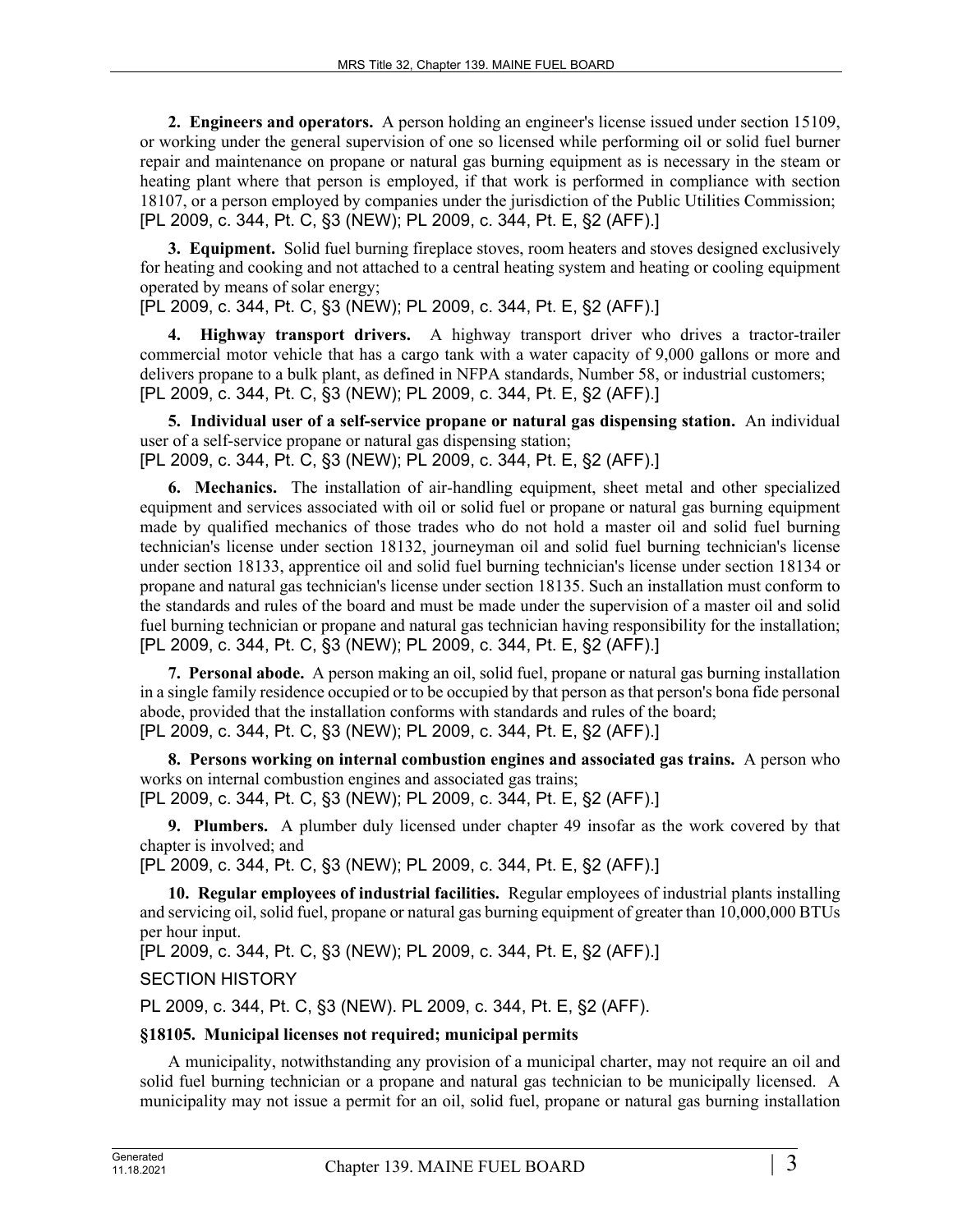unless satisfied that the person applying for the permit complies with the requirements of this chapter. [PL 2009, c. 344, Pt. C, §3 (NEW); PL 2009, c. 344, Pt. E, §2 (AFF).]

## SECTION HISTORY

PL 2009, c. 344, Pt. C, §3 (NEW). PL 2009, c. 344, Pt. E, §2 (AFF).

## **§18106. Major equipment sales information**

Upon request by the board or its authorized agent, a wholesaler or retailer of major oil, solid fuel, propane and natural gas heating equipment shall provide sales information to the board regarding that equipment. Sales information regarding the equipment may include the identity of the purchaser, the date of purchase, the make, model and serial number, if applicable, and any other information requested. [PL 2009, c. 344, Pt. C, §3 (NEW); PL 2009, c. 344, Pt. E, §2 (AFF).]

## SECTION HISTORY

PL 2009, c. 344, Pt. C, §3 (NEW). PL 2009, c. 344, Pt. E, §2 (AFF).

## **§18107. Installations to conform to standards**

**1. Board standards and rules.** Installation of oil, solid fuel, propane and natural gas burning equipment and chimneys may not be made in this State unless the installation complies with all the standards and rules adopted by the board. These standards and rules may not prohibit:

A. The continued use of an existing connection of a solid fuel burning appliance to a chimney flue to which another appliance burning oil or solid fuel is connected for any chimney existing and in use prior to February 2, 1998 as long as:

(1) Sufficient draft is available for each appliance;

(2) The chimney is lined and structurally intact; and

(3) A carbon monoxide detector is installed in the building near a bedroom; or [PL 2011, c. 225, §2 (NEW).]

B. The connection of a solid fuel burning appliance to a chimney flue to which another appliance burning oil or solid fuel is connected for any chimney existing and in use on or after February 2, 1998 as long as:

(1) Sufficient draft is available for each appliance;

(2) The chimney is lined and structurally intact;

(3) A carbon monoxide detector is installed in the building near a bedroom;

(4) The solid fuel burning appliance has been listed by Underwriters Laboratories or by an independent, nationally recognized testing laboratory or other testing laboratory approved by the board; and

(5) The solid fuel burning appliance is installed in accordance with the manufacturer's installation specifications. [PL 2011, c. 225, §2 (NEW).]

[PL 2011, c. 225, §2 (NEW).]

**2. Technician responsibility for ascertaining total conformance to the standards and rules.**  Whenever oil, solid fuel, propane and natural gas burning equipment, accessory equipment or its installation are separately contracted, the master oil and solid fuel burning technician or the propane and natural gas technician in charge of the installation is responsible for ascertaining total conformance to the standards and rules adopted by the board.

[PL 2011, c. 225, §2 (NEW).]

**3. Proof of license.** Whenever a state fuel inspector authorized under section 18110 finds a person installing or assisting in an oil, propane, natural gas or solid fuel burning appliance installation, that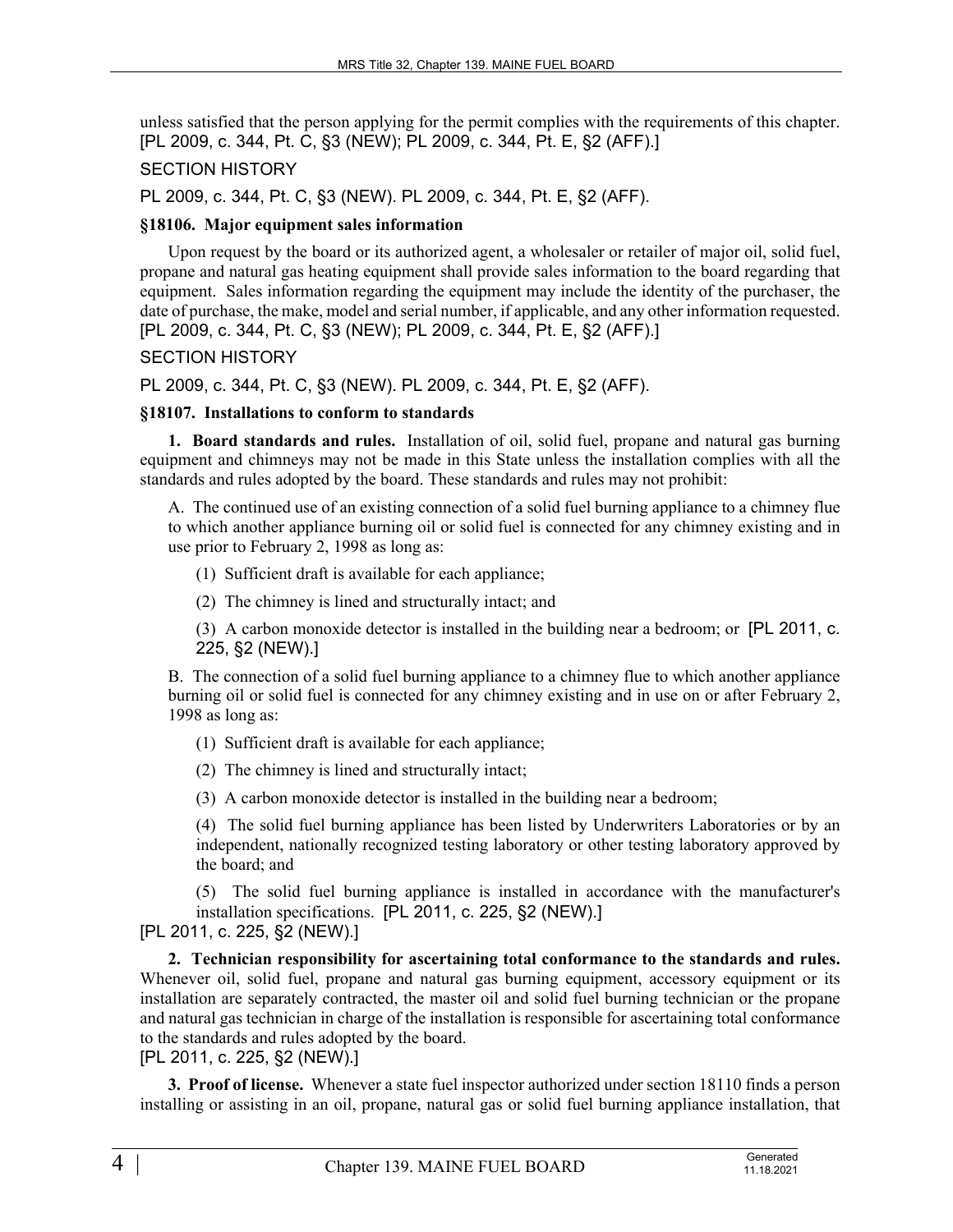person shall, on request of the state fuel inspector, provide evidence of being properly licensed when required by this chapter and, if unable to provide the evidence, shall furnish the state fuel inspector with that person's full name and address and, if applicable, the full name and address of the master oil and solid fuel burning technician or the propane and natural gas technician in charge.

[PL 2011, c. 225, §2 (NEW).]

# SECTION HISTORY

PL 2009, c. 344, Pt. C, §3 (NEW). PL 2009, c. 344, Pt. E, §2 (AFF). PL 2009, c. 652, Pt. A, §46 (AMD). PL 2011, c. 225, §2 (RPR).

# **§18108. Disclosures; penalties**

A person, firm or company that installs a chimney or fireplace for compensation must issue, prior to the installation taking place, a disclosure statement to a consumer that the chimney or fireplace complies with NFPA standards, Number 211. The disclosure statement must be in a format approved by the board and contain the information the board considers necessary. Any chimney or fireplace installer who fails to provide the required disclosure statement to a consumer prior to the installation of a chimney or fireplace commits a civil violation for which a fine of not less than \$500 may be adjudged. [PL 2009, c. 344, Pt. C, §3 (NEW); PL 2009, c. 344, Pt. E, §2 (AFF).]

## SECTION HISTORY

PL 2009, c. 344, Pt. C, §3 (NEW). PL 2009, c. 344, Pt. E, §2 (AFF).

#### **§18109. Inspection of aboveground and underground propane and natural gas storage facilities and rooftop installations of ASME containers**

The board shall inspect and issue permits to aboveground and underground propane and natural gas storage facilities and rooftop installations of ASME containers to a person who applies and submits a fee under section 18143. [PL 2009, c. 344, Pt. C, §3 (NEW); PL 2009, c. 344, Pt. E, §2 (AFF).]

# SECTION HISTORY

PL 2009, c. 344, Pt. C, §3 (NEW). PL 2009, c. 344, Pt. E, §2 (AFF).

#### **§18110. State fuel inspector**

**1. Inspection.** A state fuel inspector, upon written complaint or whenever a state fuel inspector considers it necessary, for purposes of examination may enter into and upon and inspect all buildings, dispensing stations and premises within that state fuel inspector's jurisdiction at all reasonable hours. An inspector may enter a building, dispensing station or other premises within that state fuel inspector's jurisdiction only with the permission of the person having control of the building, dispensing station or other premises or, after hearing, upon order of the court. Whenever a state fuel inspector finds any installation of oil, solid fuel, propane or natural gas equipment or a chimney in a building or structure that does not comply with the requirements of this chapter, that inspector shall order that the installation be removed or remedied, and that order must be complied with immediately by the owner or occupant of the building, dispensing station or other premises or by the installer of the equipment in violation. If a state fuel inspector finds an installation that falls under the inspector's jurisdiction in a building, dispensing station or structure that creates a danger to other property or to the public, the inspector may serve a written order upon the owner and the occupant, if any, to vacate within a reasonable period of time to be stated in the order.

[PL 2009, c. 344, Pt. C, §3 (NEW); PL 2009, c. 344, Pt. E, §2 (AFF).]

**2. Order to correct deficiency; appeal.** A person ordered by a state fuel inspector to correct a deficiency or to vacate a building or structure may appeal the order by filing a written notice of appeal with the board within 30 days after receipt of the order. The board shall schedule an appeal hearing as soon as practicable upon receipt of a timely notice of appeal. The appeal hearing must be conducted de novo and is governed by the provisions of the Maine Administrative Procedure Act applicable to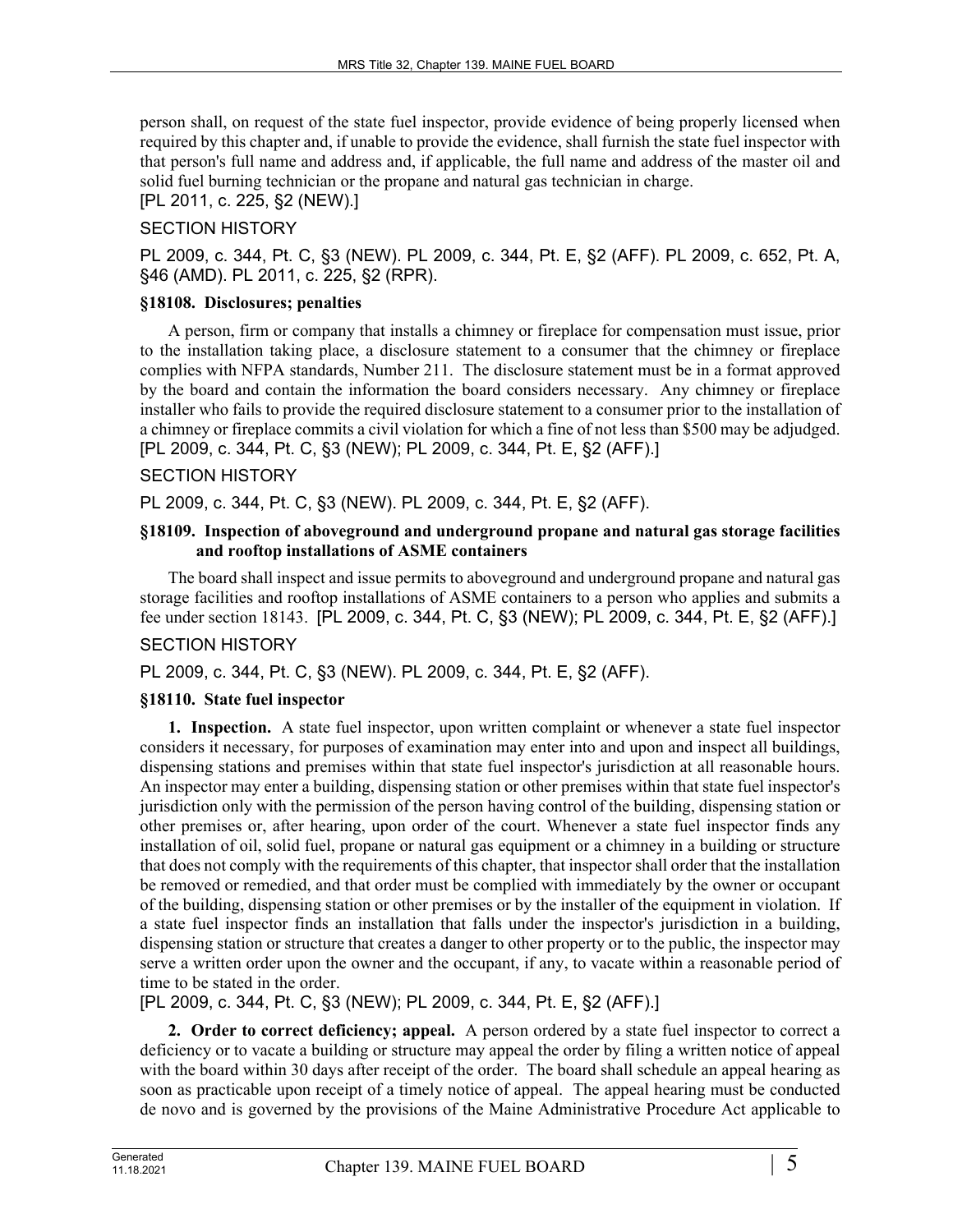adjudicatory hearings. The state fuel inspector who issued the order on appeal has the burden of proof at the appeal hearing. If the board upholds the order, it shall prescribe the time required for compliance. The person receiving the order under subsection 1 may appeal the board's decision by filing a petition for review in Superior Court in accordance with Title 5, chapter 375, subchapter 7 within 30 days after receipt of the board's written decision.

[PL 2009, c. 344, Pt. C, §3 (NEW); PL 2009, c. 344, Pt. E, §2 (AFF).]

**3. Final orders.** The decision of the Superior Court on an appeal is final. An order by a state fuel inspector and an order by the board are final and subject to no further appeal upon failure to file a timely, written appeal as provided in subsection 2.

[PL 2009, c. 344, Pt. C, §3 (NEW); PL 2009, c. 344, Pt. E, §2 (AFF).]

**4. Injunction to enforce order.** Upon the failure of any person to carry out a final order as provided in subsection 3, the board may petition the Superior Court for the county in which the building or dispensing station or structure is located for an injunction to enforce that order. If the court determines, on hearing such a petition, that a lawful final order was issued, it shall order compliance. [PL 2009, c. 344, Pt. C, §3 (NEW); PL 2009, c. 344, Pt. E, §2 (AFF).]

**5. Authority of state fuel inspectors.** A state fuel inspector has authority throughout the several counties of the State, similar to that of a sheriff's, relating to enforcement of this chapter and rules adopted under this chapter. These powers are limited to the issuing of citations, the serving of summonses, the conducting of investigations, the ordering of corrections of violations and the issuance of orders to vacate a building or structure in accordance with this chapter. A state fuel inspector may review the oil, solid fuel, propane or natural gas equipment or chimney installation records of any person licensed under this chapter or any person performing installations authorized under this chapter. [PL 2009, c. 344, Pt. C, §3 (NEW); PL 2009, c. 344, Pt. E, §2 (AFF).]

SECTION HISTORY

PL 2009, c. 344, Pt. C, §3 (NEW). PL 2009, c. 344, Pt. E, §2 (AFF).

# **§18111. Failure to comply with order of a state fuel inspector**

If the owner, occupant of any building or an installer neglects or refuses, without justification, for more than 10 days to comply with any order of a state fuel inspector, that person commits a civil violation for which a fine of not less than \$100 for each day's neglect may be adjudged. [PL 2009, c. 344, Pt. C, §3 (NEW); PL 2009, c. 344, Pt. E, §2 (AFF).]

# SECTION HISTORY

PL 2009, c. 344, Pt. C, §3 (NEW). PL 2009, c. 344, Pt. E, §2 (AFF).

# **SUBCHAPTER 2**

# **MAINE FUEL BOARD**

# **§18121. Board established; membership; terms**

The Maine Fuel Board, established by Title 5, section 12004-A, subsection 49, consists of 9 members. The Governor shall appoint the members described in subsections 1 to 4. All members must be residents of this State. The 7 members that are required to hold a license must have been licensed for at least the 7 years immediately prior to appointment to the board. The board consists of: [PL 2009, c. 344, Pt. C, §3 (NEW); PL 2009, c. 344, Pt. E, §2 (AFF).]

**1. Oil and solid fuel burning technicians.** Three members who each hold a valid license as a master oil and solid fuel burning technician, including one licensed by a solid fuel authority; [PL 2009, c. 344, Pt. C, §3 (NEW); PL 2009, c. 344, Pt. E, §2 (AFF).]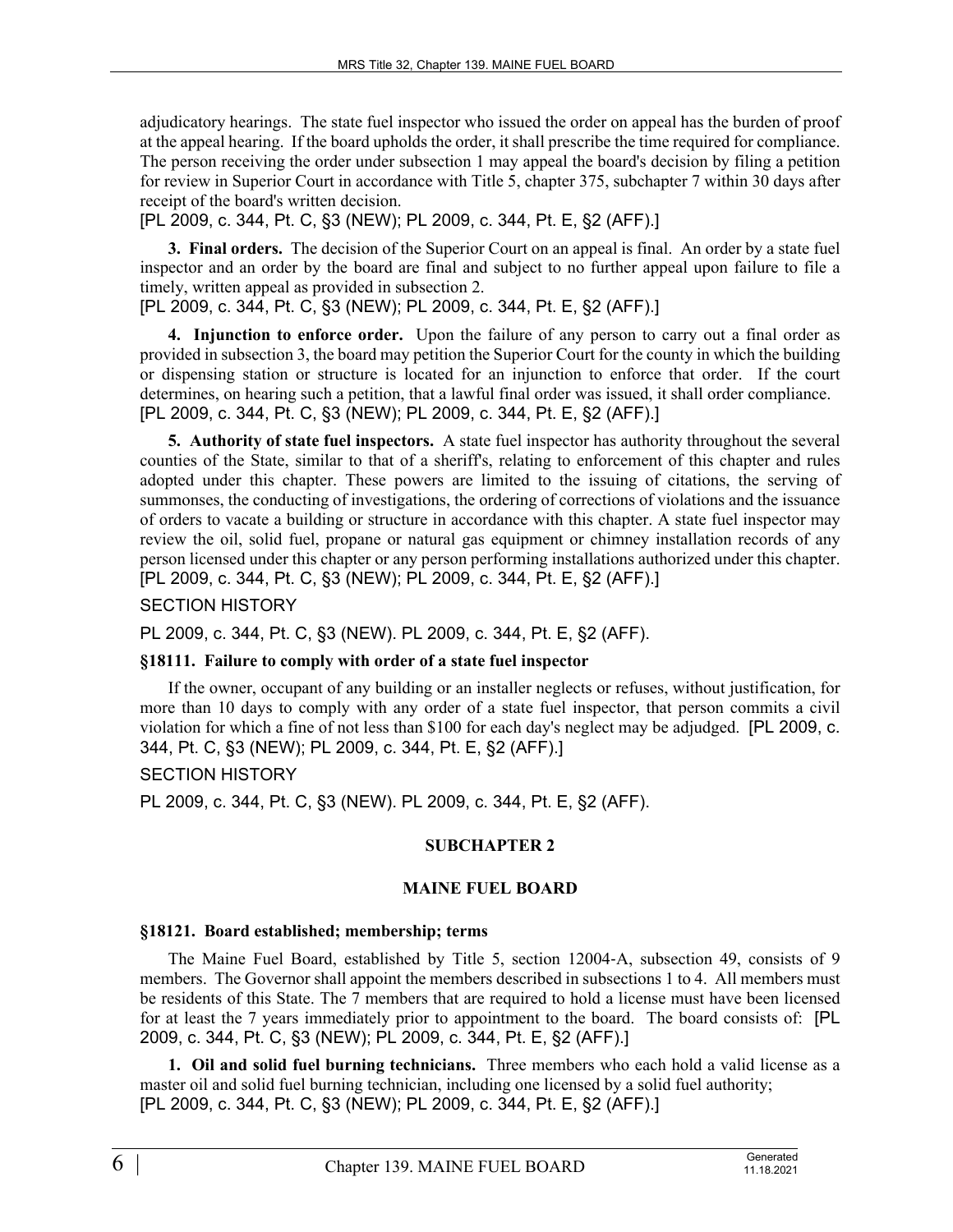**2. Propane and natural gas technicians.** Three members who each hold a valid license as a propane and natural gas technician, including one who works in the natural gas industry; [PL 2009, c. 344, Pt. C, §3 (NEW); PL 2009, c. 344, Pt. E, §2 (AFF).]

**3. Dual licensed member.** One member who is licensed both as a master oil and solid fuel burning technician and a propane and natural gas technician;

[PL 2009, c. 344, Pt. C, §3 (NEW); PL 2009, c. 344, Pt. E, §2 (AFF).]

**4. Public member.** One public member as defined in Title 5, section 12004‑A; and [PL 2009, c. 344, Pt. C, §3 (NEW); PL 2009, c. 344, Pt. E, §2 (AFF).]

**5. Member appointed by Commissioner of Public Safety.** One member appointed by the Commissioner of Public Safety as that commissioner's representative. [PL 2009, c. 344, Pt. C, §3 (NEW); PL 2009, c. 344, Pt. E, §2 (AFF).]

Appointments are for 3-year terms. Appointments of members must comply with Title 10, section 8009. A board member may be removed by the Governor for cause. [PL 2009, c. 344, Pt. C, §3 (NEW); PL 2009, c. 344, Pt. E, §2 (AFF).]

## SECTION HISTORY

PL 2009, c. 344, Pt. C, §3 (NEW). PL 2009, c. 344, Pt. E, §2 (AFF).

## **§18122. Meetings; chair**

The board shall meet at least once a year to conduct its business and to elect a chair. Additional meetings are held as necessary to conduct the business of the board and may be convened at the call of the chair or a majority of the board members. [PL 2013, c. 246, Pt. B, §29 (AMD).]

## SECTION HISTORY

PL 2009, c. 344, Pt. C, §3 (NEW). PL 2009, c. 344, Pt. E, §2 (AFF). PL 2013, c. 246, Pt. B, §29 (AMD).

# **§18123. Powers and duties**

The board has the following powers and duties. [PL 2009, c. 344, Pt. C, §3 (NEW); PL 2009, c. 344, Pt. E, §2 (AFF).]

**1. Board to enforce this chapter.** The board shall enforce the provisions of this chapter. [PL 2009, c. 344, Pt. C, §3 (NEW); PL 2009, c. 344, Pt. E, §2 (AFF).]

**2. Rules.** The board may adopt rules commensurate with the authority vested in it by this chapter, including, but not limited to, rules adopting technical standards for the proper installation and servicing of oil, solid fuel, propane and natural gas burning equipment. Rules adopted pursuant to this subsection may not prohibit:

A. The continued use of an existing connection of a solid fuel burning appliance to a chimney flue to which another appliance burning oil or solid fuel is connected for any chimney existing and in use prior to February 2, 1998 as long as:

(1) Sufficient draft is available for each appliance;

(2) The chimney is lined and structurally intact; and

(3) A carbon monoxide detector is installed in the building near a bedroom; or [PL 2011, c. 225, §3 (NEW).]

B. The connection of a solid fuel burning appliance to a chimney flue to which another appliance burning oil or solid fuel is connected for any chimney existing and in use on or after February 2, 1998 as long as:

(1) Sufficient draft is available for each appliance;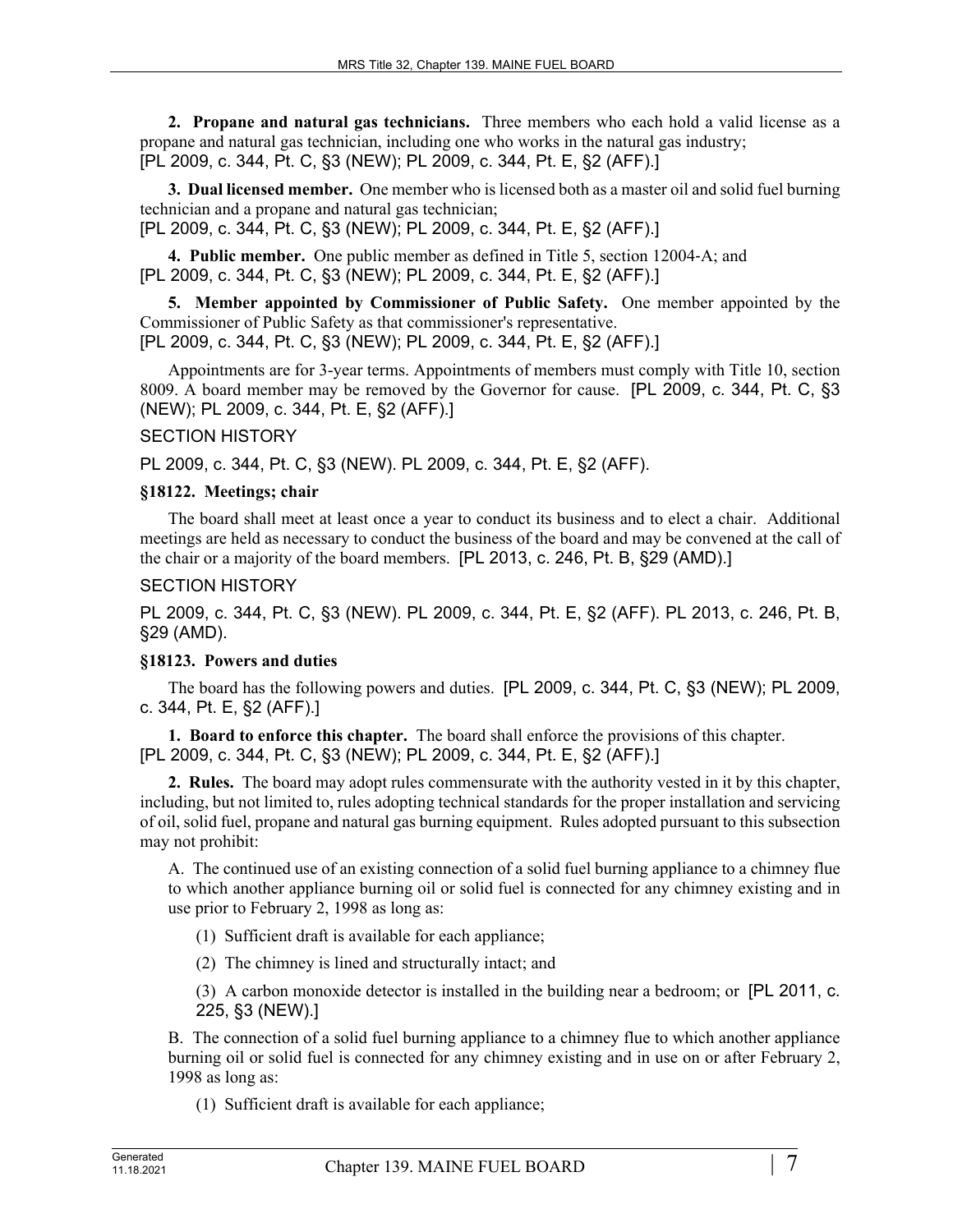(2) The chimney is lined and structurally intact;

(3) A carbon monoxide detector is installed in the building near a bedroom;

(4) The solid fuel burning appliance has been listed by Underwriters Laboratories or by an independent, nationally recognized testing laboratory or other testing laboratory approved by the board; and

(5) The solid fuel burning appliance is installed in accordance with the manufacturer's installation specifications. [PL 2011, c. 225, §3 (NEW).]

The board may adopt by rule national or other technical standards, in whole or in part, that it considers necessary to carry out the provisions of this chapter. Rules adopted pursuant to this subsection are routine technical rules as defined by Title 5, chapter 375, subchapter 2-A.

[PL 2011, c. 225, §3 (RPR).]

**3. Emerging technologies.**  [PL 2015, c. 169, §3 (RP).]

SECTION HISTORY

PL 2009, c. 344, Pt. C, §3 (NEW). PL 2009, c. 344, Pt. E, §2 (AFF). PL 2009, c. 652, Pt. A, §47 (AMD). PL 2011, c. 225, §3 (AMD). PL 2015, c. 169, §3 (AMD).

# **SUBCHAPTER 3**

# **LICENSING**

## **§18131. General qualifications**

An applicant for a license under this subchapter must submit a properly completed application on forms furnished by the board, together with the fee established under section 18143. [PL 2009, c. 344, Pt. C, §3 (NEW); PL 2009, c. 344, Pt. E, §2 (AFF).]

#### SECTION HISTORY

PL 2009, c. 344, Pt. C, §3 (NEW). PL 2009, c. 344, Pt. E, §2 (AFF).

#### **§18132. Master oil burner technician or solid fuel technician**

**1. Scope of license.** The permitted activities for a person licensed as a master oil burner technician or master solid fuel technician are as follows.

A. A master oil burner technician may install, clean, service, alter or repair oil burning equipment and must hold one or more of the following authorities: number one and number 2 oils up to 15 gallons per hour; number one and number 2 oils over 15 gallons per hour; number 4, number 5 and number 6 oils; number one to number 6 oils; and pellet-fired central heating appliances. [PL 2015, c. 169, §4 (NEW).]

B. A master solid fuel technician may install, clean, service, alter or repair solid fuel burning equipment. [PL 2015, c. 169, §4 (NEW).]

[PL 2015, c. 169, §4 (AMD).]

**2. Professional qualifications.** Each applicant for a master oil burner or solid fuel license must pass an examination approved by the board and meet the following qualifications:

A. The applicant must demonstrate 4 years of licensed practical experience as an apprentice oil burner technician or solid fuel technician or a journeyman oil burner technician or solid fuel technician and evidence that the licensed practical experience for at least 2 of those 4 years was as a licensed journeyman oil burner technician or solid fuel technician or other requirements the board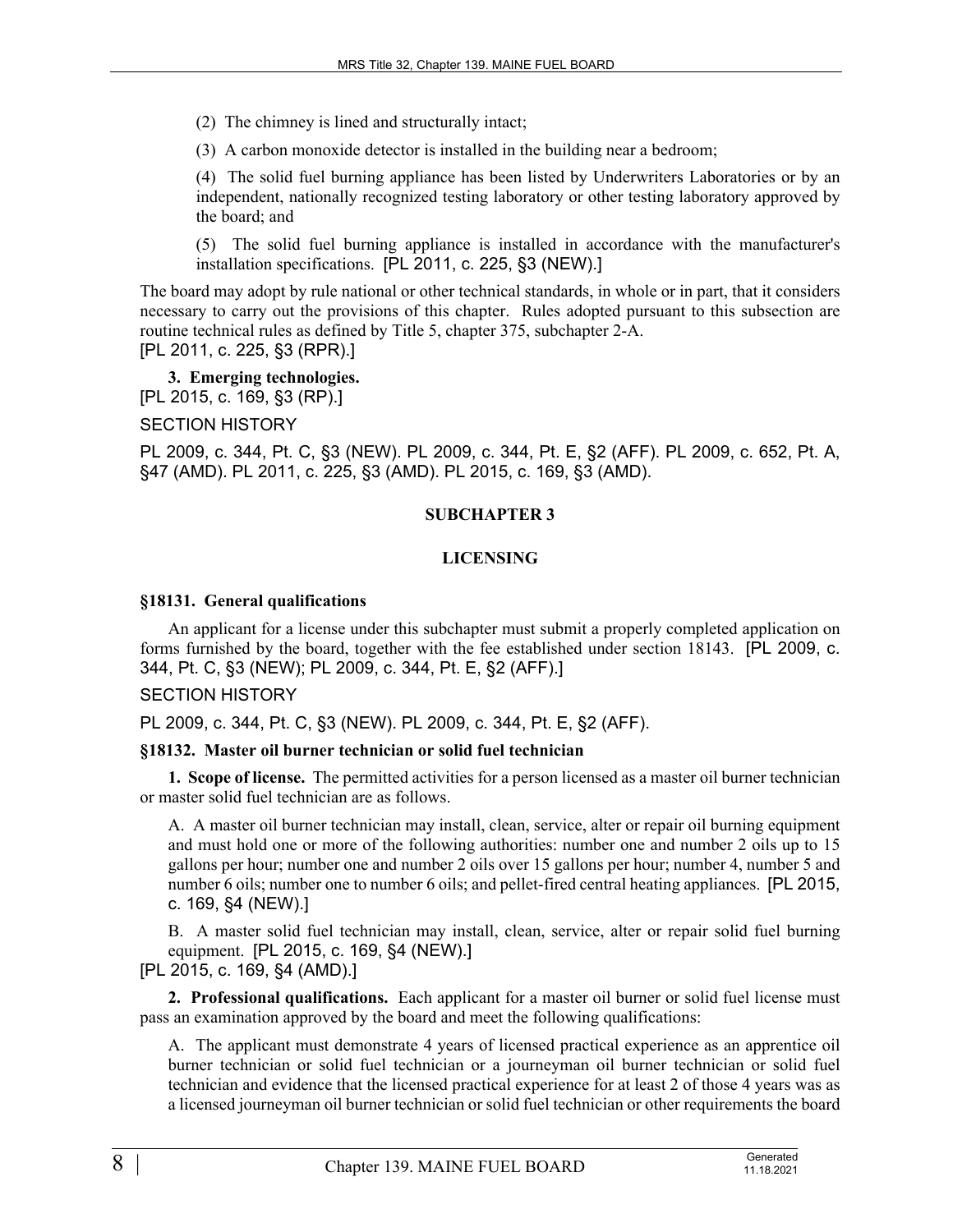may establish. Courses approved by the board that apply to a journeyman license cannot be applied toward the requirements for a master license. [PL 2015, c. 169, §4 (AMD).]

B. [PL 2015, c. 169, §4 (RP).]

An out-of-state applicant must present satisfactory evidence to the board of experience in installing, cleaning, servicing, altering and repairing oil or solid fuel burning equipment. [PL 2015, c. 169, §4 (AMD).]

SECTION HISTORY

PL 2009, c. 344, Pt. C, §3 (NEW). PL 2009, c. 344, Pt. E, §2 (AFF). PL 2015, c. 169, §4 (AMD).

## **§18133. Journeyman oil burner technician or solid fuel technician**

**1. Scope of license.** The permitted activities for a person licensed as a journeyman oil burner technician or journeyman solid fuel technician are as follows.

A. A journeyman oil burner technician, under the indirect supervision of, or in the employ of, a master oil burner technician may install, clean, service, alter or repair oil burning equipment and must hold one or more of the following authorities: number one and number 2 oils up to 15 gallons per hour; number one and number 2 oils over 15 gallons per hour; number 4, number 5 and number 6 oils; number one to number 6 oils; and pellet-fired central heating appliances. The supervising or employing master oil burner technician must hold at least the same authority as the journeyman oil burner technician. [PL 2015, c. 169, §5 (NEW).]

B. A journeyman solid fuel technician, under the indirect supervision of, or in the employ of, a master solid fuel technician, may install, clean, service, alter or repair solid fuel burning equipment. [PL 2015, c. 169, §5 (NEW).]

[PL 2015, c. 169, §5 (AMD).]

**2. Professional qualifications.** Each applicant for a journeyman oil burner or solid fuel license must pass an examination approved by the board and must meet one of the following qualifications:

A. One year of licensed practical experience as an apprentice oil burner technician or solid fuel technician; [PL 2015, c. 169, §5 (AMD).]

B. Six months of licensed practical experience as an apprentice oil burner technician or solid fuel technician and completion of a board-approved oil burner or solid fuel technician course at a community college, career and technical education center or career and technical education region or a comparable institute in the State or another state consisting, at a minimum, of 160 hours of study, of which at least 75 hours are made up of laboratory work on oil burning equipment and related systems; or [PL 2017, c. 210, Pt. I, §1 (AMD).]

C. Successful completion of a minimum one-year accredited heating course at a community college in this State consisting at a minimum of 320 hours of study, of which at least 150 hours are made up of laboratory work on oil or solid fuel burning equipment and related systems. [PL 2015, c. 169, §5 (AMD).]

An out-of-state applicant must present satisfactory evidence to the board of experience in installing, cleaning, servicing, altering and repairing oil and solid fuel burning equipment. [PL 2017, c. 210, Pt. I, §1 (AMD).]

SECTION HISTORY

PL 2009, c. 344, Pt. C, §3 (NEW). PL 2009, c. 344, Pt. E, §2 (AFF). PL 2015, c. 169, §5 (AMD). PL 2017, c. 210, Pt. I, §1 (AMD).

**§18134. Apprentice oil and solid fuel burning technician**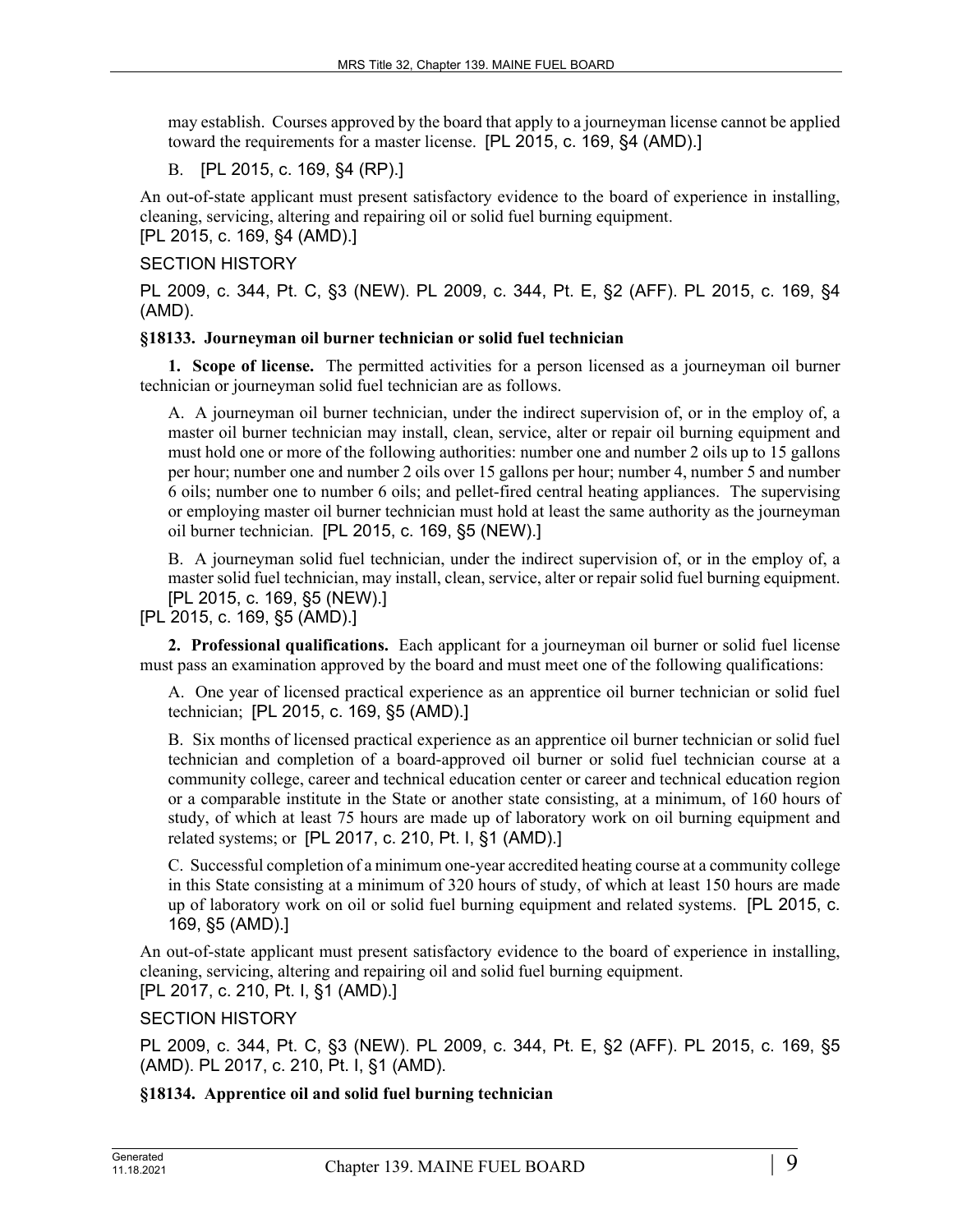- **1. Scope of license.**
- [PL 2015, c. 169, §6 (RP).]

**1-A. Scope of license.** The permitted activities for a person licensed as an apprentice oil burner technician or apprentice solid fuel technician are as follows.

A. An apprentice oil burner technician may:

(1) Assist in making oil installations and repairing and servicing of oil burning equipment under the direct supervision of a master or journeyman oil burner technician who holds the same or higher authority. License authorities include: number one and number 2 oils up to 15 gallons per hour; number one and number 2 oils over 15 gallons per hour; number 4, number 5 and number 6 oils; number one to number 6 oils; and pellet-fired central heating appliances;

(2) Bleed an oil burner without direct supervision. If the oil burner fails to operate after bleeding, the apprentice shall refer the problem to a journeyman oil burner technician or master oil burner technician; and

(3) Clean oil burning equipment without direct supervision if the apprentice has either successfully completed at least 160 hours of training approved by the board or completed at least one year of supervised oil burner work experience. [PL 2015, c. 169, §7 (NEW).]

B. An apprentice solid fuel technician may:

(1) Assist in making solid fuel installations and repairing and servicing of solid fuel burning equipment under the direct supervision of a master or journeyman solid fuel technician; and

(2) Clean solid fuel burning equipment without direct supervision if the apprentice has either successfully completed at least 160 hours of training approved by the board or completed at least one year of supervised solid fuel work experience. [PL 2015, c. 169, §7 (NEW).]

[PL 2015, c. 169, §7 (NEW).]

# SECTION HISTORY

PL 2009, c. 344, Pt. C, §3 (NEW). PL 2009, c. 344, Pt. E, §2 (AFF). PL 2015, c. 169, §§6, 7 (AMD).

# **§18134-A. Exception; bleeding of a residential home heating oil burner**

Notwithstanding section 18102, a home heating oil delivery driver may bleed a residential home heating oil burner without direct supervision if the delivery driver has documentation of having completed a board-approved training course in bleeding oil burners. If the oil burner fails to operate after bleeding, the delivery driver shall refer the problem to a journeyman oil and solid fuel burning technician or master oil and solid fuel burning technician. [PL 2017, c. 288, Pt. C, §3 (AMD).]

# SECTION HISTORY

PL 2015, c. 207, §1 (NEW). PL 2017, c. 288, Pt. C, §3 (AMD).

# **§18135. Propane and natural gas technician**

**1. Scope of license.** A propane and natural gas technician may install, repair or service propane or natural gas equipment and must be authorized in one or more of the following authorities:

A. Appliance connection and service, which permits the technician to install and service propane and natural gas appliances up to 500,000 BTUs per appliance; [PL 2009, c. 344, Pt. C, §3 (NEW); PL 2009, c. 344, Pt. E, §2 (AFF).]

B. Delivery, which permits the technician to deliver propane, either by liquid transfer into a stationary container on the property of the consumer or by placing a portable container on the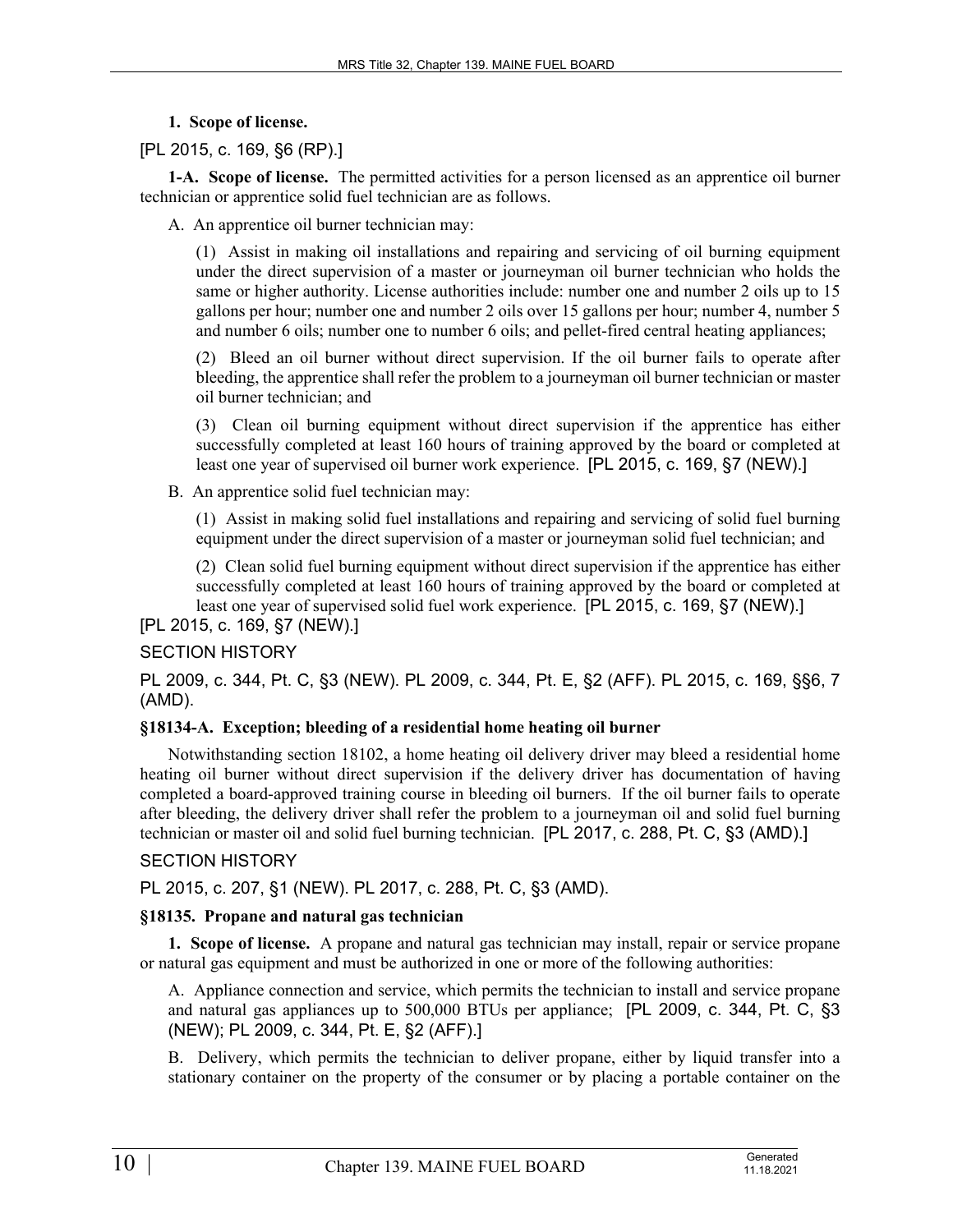property of the consumer; [PL 2009, c. 344, Pt. C, §3 (NEW); PL 2009, c. 344, Pt. E, §2 (AFF).]

C. Large equipment connection and service, which permits the technician to install and service propane and natural gas appliances over 500,000 BTUs per appliance; [PL 2009, c. 344, Pt. C, §3 (NEW); PL 2009, c. 344, Pt. E, §2 (AFF).]

D. Plant operation, which permits the technician to work at a propane facility as defined in NFPA standards, Number 58; or [PL 2009, c. 344, Pt. C, §3 (NEW); PL 2009, c. 344, Pt. E, §2 (AFF).]

E. Tank setting and outside piping, which permits the technician to set and maintain propane tanks and outside piping. [PL 2009, c. 344, Pt. C, §3 (NEW); PL 2009, c. 344, Pt. E, §2 (AFF).] [PL 2017, c. 210, Pt. I, §2 (AMD).]

**2. Professional qualifications.** Each applicant for a propane and natural gas technician license must pass an examination approved by the board and meet one of the following qualifications:

A. Successful completion of the certified employee training program of a national propane gas association; or [PL 2009, c. 344, Pt. C, §3 (NEW); PL 2009, c. 344, Pt. E, §2 (AFF).]

B. Successful completion of a board-approved propane or natural gas course at a Maine community college, career and technical education center or career and technical education region or a comparable institute of this State or another state and passage of an examination approved by the board. [PL 2009, c. 344, Pt. C, §3 (NEW); PL 2009, c. 344, Pt. E, §2 (AFF).]

An out-of-state applicant must present satisfactory evidence to the board of experience in installing, cleaning, servicing, altering and repairing propane and natural gas burning equipment. [PL 2017, c. 210, Pt. I, §2 (AMD).]

SECTION HISTORY

PL 2009, c. 344, Pt. C, §3 (NEW). PL 2009, c. 344, Pt. E, §2 (AFF). PL 2017, c. 210, Pt. I, §2 (AMD).

#### **§18136. Propane and natural gas helper**

A propane and natural gas helper may assist in making propane and natural gas installations and repairing and servicing of propane and natural gas equipment under the direct supervision of a propane and natural gas technician who has the same authority as described under section 18135, subsection 1 as the supervising propane and natural gas technician. [PL 2009, c. 344, Pt. C, §3 (NEW); PL 2009, c. 344, Pt. E, §2 (AFF).]

SECTION HISTORY

PL 2009, c. 344, Pt. C, §3 (NEW). PL 2009, c. 344, Pt. E, §2 (AFF).

# **§18137. Temporary license; plant operator or delivery technician**

**1. Scope of license.** A temporary license may be issued to a plant operator or delivery technician to practice as follows:

A. Authority to practice as a plant operator is restricted to work at a propane facility as defined in NFPA standards, Number 58; and [PL 2009, c. 344, Pt. C, §3 (NEW); PL 2009, c. 344, Pt. E, §2 (AFF).]

B. Authority to practice as a delivery technician is restricted to the delivery of propane, either by liquid transfer into a stationary container on the property of a consumer or by placing a portable container on the property of a consumer. [PL 2009, c. 344, Pt. C, §3 (NEW); PL 2009, c. 344, Pt. E, §2 (AFF).]

[PL 2009, c. 344, Pt. C, §3 (NEW); PL 2009, c. 344, Pt. E, §2 (AFF).]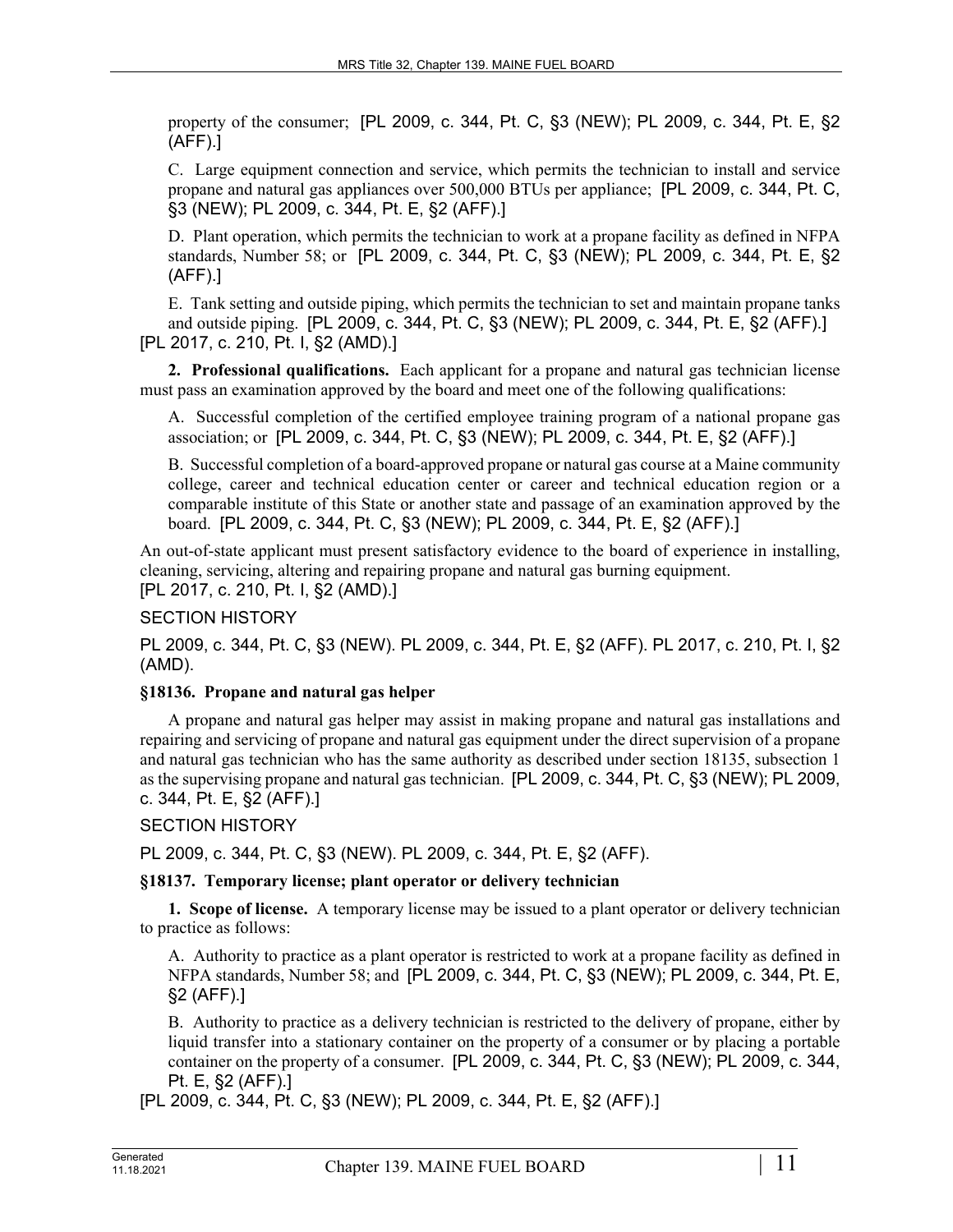**2. License term.** An applicant for a temporary plant operator or delivery technician license must apply for a temporary plant operator or delivery technician license within 90 days after first performing the functions listed in subsection 1 and may be issued a license for a 1-year term, which may not be renewed. A new temporary plant operator or delivery technician license may not be issued within 3 years following the date of issuance of the previous temporary plant operator or delivery technician license.

[PL 2009, c. 344, Pt. C, §3 (NEW); PL 2009, c. 344, Pt. E, §2 (AFF).]

# SECTION HISTORY

PL 2009, c. 344, Pt. C, §3 (NEW). PL 2009, c. 344, Pt. E, §2 (AFF).

# **§18138. Oil energy auditor**

**1. Scope of license.** An oil energy auditor's privileges to practice are restricted to the performance of combustion safety and efficiency testing on oil-fired space-heating equipment or water-heating equipment to ensure health and safety standards and do not include any adjustment of oil-fired spaceheating equipment or water-heating equipment.

[PL 2017, c. 210, Pt. I, §3 (AMD).]

**2. Professional qualifications.** An oil energy auditor must provide to the board, at a minimum, satisfactory evidence of relevant training and written and field certification that conform to standards established by a nationally recognized building performance industry certification and quality assurance program, the equivalent residential energy auditor certification program in the State or an equivalent training and education program as determined by the board.

[PL 2017, c. 210, Pt. I, §3 (AMD).]

# SECTION HISTORY

PL 2009, c. 344, Pt. C, §3 (NEW). PL 2009, c. 344, Pt. E, §2 (AFF). PL 2017, c. 210, Pt. I, §3 (AMD).

# **§18139. Propane and natural gas energy auditor**

**1. Scope of license.** A propane energy auditor's privileges are restricted to the performance of combustion safety and efficiency testing on natural gas-fired or propane gas-fired space-heating equipment or water-heating equipment to ensure health and safety standards and do not include any adjustment of natural or propane gas-fired space-heating equipment or water-heating equipment. [PL 2017, c. 210, Pt. I, §4 (AMD).]

**2. Professional qualifications.** A propane energy auditor must provide to the board, at a minimum, satisfactory evidence of relevant training and written and field certification that conform to standards established by a nationally recognized building performance industry certification and quality assurance program, the equivalent residential energy auditor certification program in the State or an equivalent training and education program as determined by the board.

# [PL 2017, c. 210, Pt. I, §4 (AMD).]

# SECTION HISTORY

PL 2009, c. 344, Pt. C, §3 (NEW). PL 2009, c. 344, Pt. E, §2 (AFF). PL 2017, c. 210, Pt. I, §4 (AMD).

# **§18140. Tank installer**

**1. Scope of license.** A tank installer's privileges to practice are restricted to installing outside residential heating oil tanks at manufactured housing as defined by Title 10, section 9002, subsection 7, paragraph A.

[PL 2017, c. 210, Pt. I, §5 (AMD).]

**2. Issuance of license.** The following provisions govern the issuance of a tank installer's license.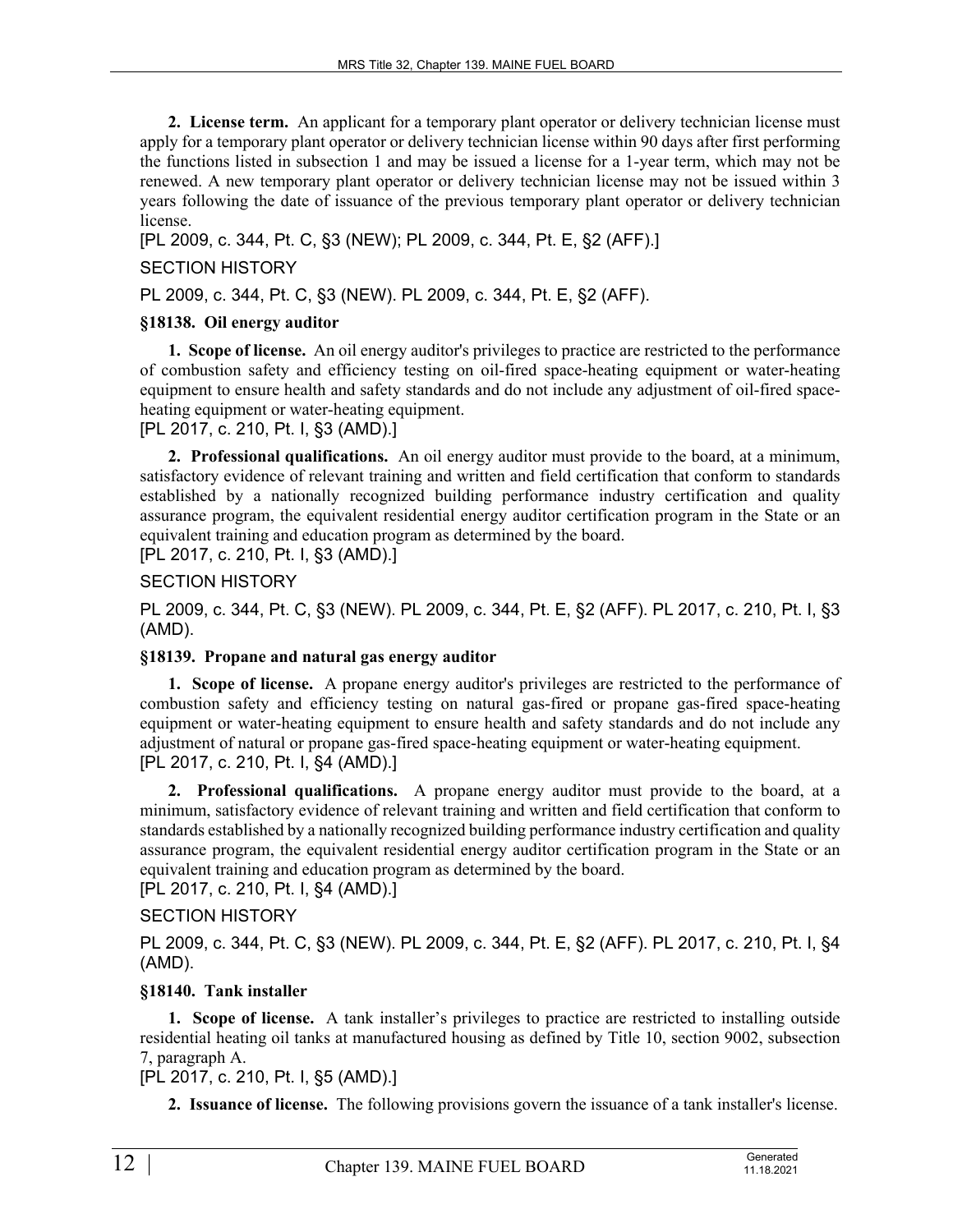A. A tank installer's license may be issued to:

(1) A licensed manufactured housing mechanic as defined in Title 10, section 9002; or

(2) The owner of a manufactured housing dealership for the purpose of installing heating oil tanks at manufactured housing that has been sold by the owner. The license is revoked upon the owner ceasing to operate as a manufactured housing dealer. [PL 2017, c. 210, Pt. I, §5 (AMD).]

B. A tank installer's license may be issued jointly to a licensed manufactured housing dealer, as defined in Title 10, section 9002, and an individual employee of the dealer who is named as the corecipient of the joint tank installer's license. The corecipient dealer and employee are restricted to installing heating oil tanks at manufactured housing that was sold by the dealer. The joint tank installer's license is revoked upon termination of the employee named as the corecipient of the joint tank installer's license from the employ of the dealer. [PL 2017, c. 210, Pt. I, §5 (AMD).]

[PL 2017, c. 210, Pt. I, §5 (AMD).]

**3. Professional qualifications.** A tank installer must provide satisfactory evidence to the board of completion of a board-approved training program of at least 4 hours for proper installation of an outside oil tank.

[PL 2017, c. 210, Pt. I, §5 (AMD).]

## SECTION HISTORY

PL 2009, c. 344, Pt. C, §3 (NEW). PL 2009, c. 344, Pt. E, §2 (AFF). PL 2017, c. 210, Pt. I, §5 (AMD).

#### **§18141. Wood pellet technician**

A wood pellet technician's privileges to practice are restricted to cleaning the ash pan, cleaning the burn pot, scraping and cleaning the distribution tubes, emptying fines from the collection box and cleaning the fan. [PL 2017, c. 210, Pt. I, §6 (AMD).]

# SECTION HISTORY

PL 2009, c. 344, Pt. C, §3 (NEW). PL 2009, c. 344, Pt. E, §2 (AFF). PL 2017, c. 210, Pt. I, §6 (AMD).

# **§18142. Licensure; installation and maintenance standards; dispensing stations**

The following licensing, maintenance and installation standards apply to dispensing stations operating in the State. [PL 2009, c. 344, Pt. C, §3 (NEW); PL 2009, c. 344, Pt. E, §2 (AFF).]

**1. License required.** An application for licensure of a dispensing station or self-service dispensing station must be made by the owner and, if approved by the board, the license must be issued in the name of the owner.

[PL 2009, c. 344, Pt. C, §3 (NEW); PL 2009, c. 344, Pt. E, §2 (AFF).]

**2. Responsibilities.** The owner of a dispensing station or self-serving dispensing station is responsible for the following.

A. A dispensing station operating in the State must comply with section 18107 and the standards and rules adopted by the board, including, but not limited to, NFPA standards, Numbers 54 and 58, and amendments to and replacements of those standards. [PL 2009, c. 344, Pt. C, §3 (NEW); PL 2009, c. 344, Pt. E, §2 (AFF).]

B. The on-site operator of a dispensing station must be trained to be the limited operator of the facility. The limited operator is responsible for training other dispensing station employees and documenting that training. The training must include the use of a manual prepared by a regional propane gas association, a video prepared by a national propane gas association or equivalent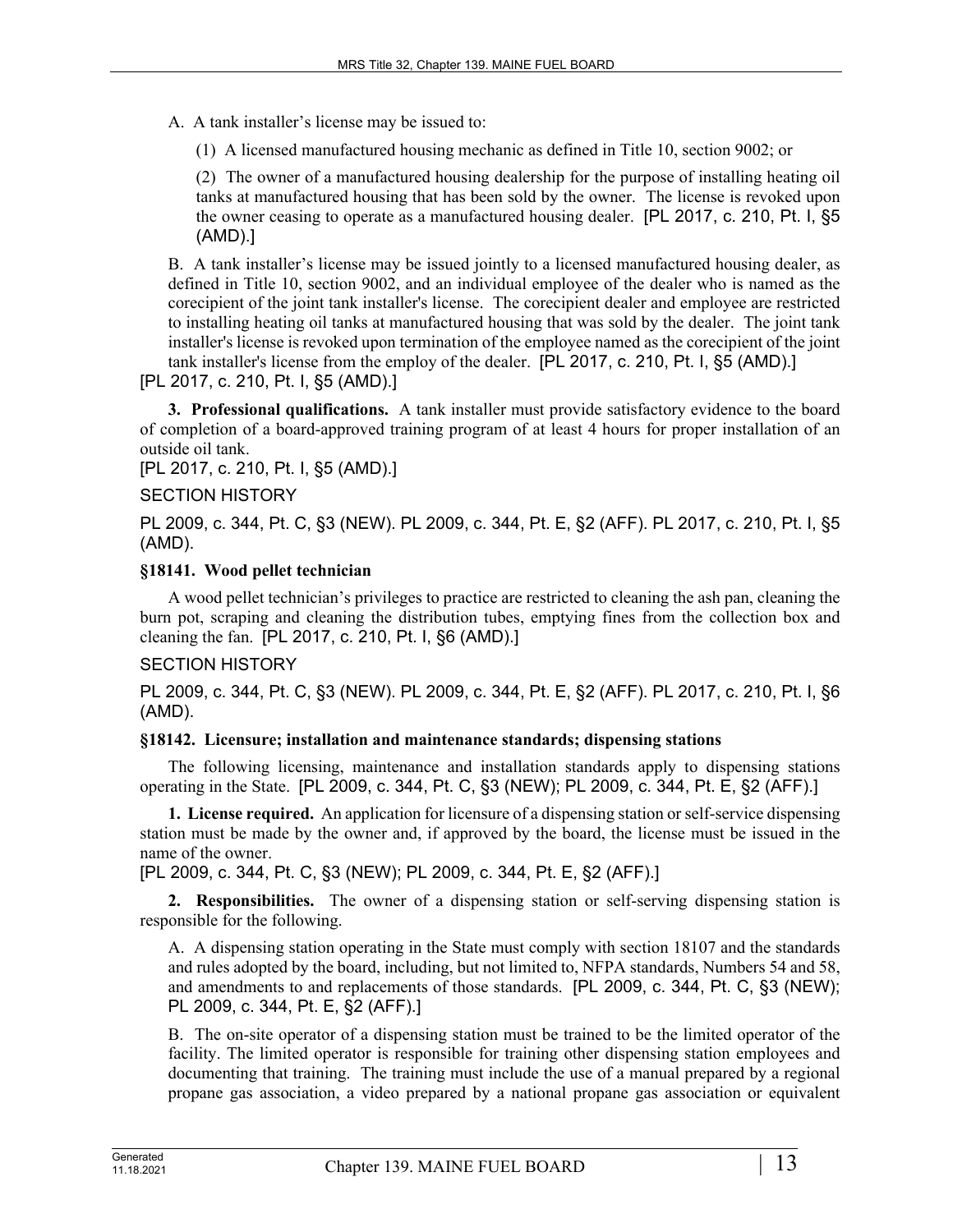materials approved by the board. The training documentation must be kept at the dispensing station. [PL 2009, c. 344, Pt. C, §3 (NEW); PL 2009, c. 344, Pt. E, §2 (AFF).]

C. The owner of a dispensing station must file a new application for licensure with the board within 30 days when:

(1) A dispensing station is relocated; or

(2) A dispensing station undergoes major repair or renovation. [PL 2009, c. 344, Pt. C, §3 (NEW); PL 2009, c. 344, Pt. E, §2 (AFF).]

[PL 2009, c. 344, Pt. C, §3 (NEW); PL 2009, c. 344, Pt. E, §2 (AFF).]

#### SECTION HISTORY

PL 2009, c. 344, Pt. C, §3 (NEW). PL 2009, c. 344, Pt. E, §2 (AFF).

#### **§18143. Fees**

The Director of the Office of Professional and Occupational Regulation within the Department of Professional and Financial Regulation may establish by rule fees for purposes authorized under this subchapter in amounts that are reasonable and necessary for their respective purposes, except that the fee for any one purpose may not exceed \$350 biennially. Rules adopted pursuant to this section are routine technical rules pursuant to Title 5, chapter 375, subchapter 2‑A. [PL 2009, c. 344, Pt. C, §3 (NEW); PL 2009, c. 344, Pt. E, §2 (AFF); PL 2011, c. 286, Pt. B, §5 (REV).]

#### SECTION HISTORY

PL 2009, c. 344, Pt. C, §3 (NEW). PL 2009, c. 344, Pt. E, §2 (AFF). PL 2011, c. 286, Pt. B, §5 (REV).

#### **§18144. Renewals**

A license expires on the date set by the Commissioner of Professional and Financial Regulation pursuant to Title 10, section 8003, subsection 4 for the licensing period for which the license was issued. A renewal license may be issued for each ensuing licensing period in the absence of any reason or condition that might warrant the refusal to grant a license upon receipt by the board of the written request of the applicant and the fee for the license set under section 18143. An expired license may be reissued up to 90 days after the date of expiration upon payment of a late fee in addition to the renewal fee as set under section 18143. An individual who submits an application for renewal more than 90 days after the license expiration date is subject to all requirements governing new applicants under this chapter and is subject to a renewal fee, late fee and additional late fee as set under section 18143, except that the board may, in its discretion and giving due consideration to the protection of the public, waive examination if that renewal application is made within 2 years from the date of that expiration. [PL 2009, c. 344, Pt. C, §3 (NEW); PL 2009, c. 344, Pt. E, §2 (AFF).]

#### SECTION HISTORY

PL 2009, c. 344, Pt. C, §3 (NEW). PL 2009, c. 344, Pt. E, §2 (AFF).

The State of Maine claims a copyright in its codified statutes. If you intend to republish this material, we require that you include the following disclaimer in your publication:

*All copyrights and other rights to statutory text are reserved by the State of Maine. The text included in this publication reflects changes made through the First Special Session of the 130th Maine Legislature and is current through October 31, 2021. The text*  is subject to change without notice. It is a version that has not been officially certified by the Secretary of State. Refer to the Maine *Revised Statutes Annotated and supplements for certified text.*

The Office of the Revisor of Statutes also requests that you send us one copy of any statutory publication you may produce. Our goal is not to restrict publishing activity, but to keep track of who is publishing what, to identify any needless duplication and to preserve the State's copyright rights.